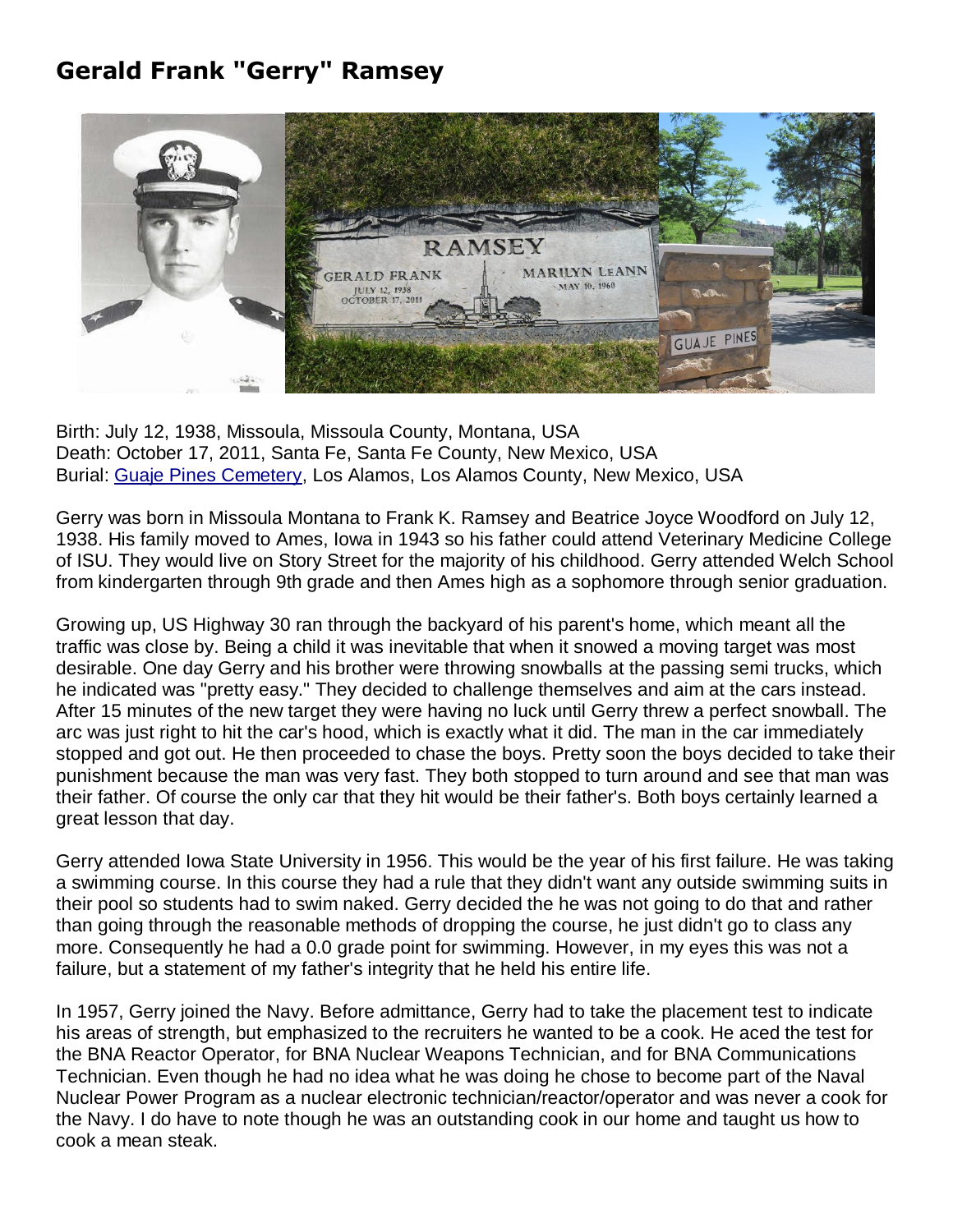Boot camp was not a very fun place. Gerry decided that if there was some way he could skirt around the requirements of boot camp that is what he would do, so he joined the choir company and sang his way through boot camp.

Marriage to Nancy L. Hansen occurred in July of 1960 after completing Nuclear Power training. Nancy and Gerry had three children together, Rochelle, Scott and Liseja. He was selected to attend college in the Naval Enlisted Scientific Education Program in 1960. He attended the University of Kansas from 1961 to 1965 and earned a BS in Metallurgical Engineering. He attended Officer Candidate School and was commissioned in 1965. From 1965 until 1978, he spent most of the time at sea while serving in both the Atlantic and Pacific oceans on nuclear submarines. His time in the Navy allowed him to live in a myriad of places from Pascagoula, Mississippi to Holy Loch, Scotland.

Gerry recalled a time while he was serving in the Navy when he was able to do almost anything physical that could be done on a submarine. He tried doing pull-ups and stated to himself that it was a simple task. He was able to 10 pull-ups and that was it. He decided to wait a week and try doing the pull-ups again. He got exactly 10 and then he ran out of steam. He determined a week was too long to wait so tried again the next day. He again got 10 pull-ups. He tried several other maneuvers and got exactly 10. He then thought maybe the whole thing was mental. But, once again he tried and only got ten. Finally he decided to combine mental and physical. He got 11. He repeated the combination and went from being able to do only 10 to being able to do 27 pull-ups. The combination of metal and physical and not giving up on either one help him succeed not only on the pull-ups, but throughout his life.

He retired from the Navy in 1978 and moved back to Idaho where he thought he would live for the rest of his life.

Gerry finished his MBA from Idaho State University in 1981 and took a job with Idaho Water Resources monitoring ground water pollution and well drilling. In 1983, he was lured back to the nuclear power industry at a reactor called Enrico Fermi II located on the outskirts on Monroe, Michigan. The job was great, but the politics were too much. At the end of the year he moved back to Idaho and the job he had previously held. In 1985 he was divorced from his first wife.

In the summer of 1985 he was chosen as a supervisor of the Omega West Reactor in Los Alamos, NM and he moved out to Los Alamos that Fall. In November of 1985 he was married to Marilyn L. Thompson. Together they have had three children, Kelle, Paige and the surprise blessing, Joshua. In 1992, a small leak was found in the Omega West Reactor and the reactor cooling system so the reactor was shutdown. He was then hired by the Los Alamos National Laboratory Emergency Management Office as an analyst, planner and exercise director. During his time in that position he assisted with building the new Emergency Operation Center. He retired from LANL in the summer of 2004 after almost 19 years of service.

Gerry joined The Church of Jesus Christ of Latter-day Saints in 1965 and served in many capacities within the church. His favorite, however, was serving the young men and being a member of the Santa Fe Stake High Council.

One of my favorite memories of my father was when I was a child. My father and I were at a gas station. We had gone in to pay for gas and my father noticed a gentleman who appeared to be homeless. It was apparent that the man was very hungry and had only a few dimes in his pocket. As my father paid for gas, he handed the cashier an extra ten dollars to cover any food that the other man would want. My father never waited for a thank you or brought any extra attention to himself. I am grateful I was able to witness that moment because it has changed me forever.